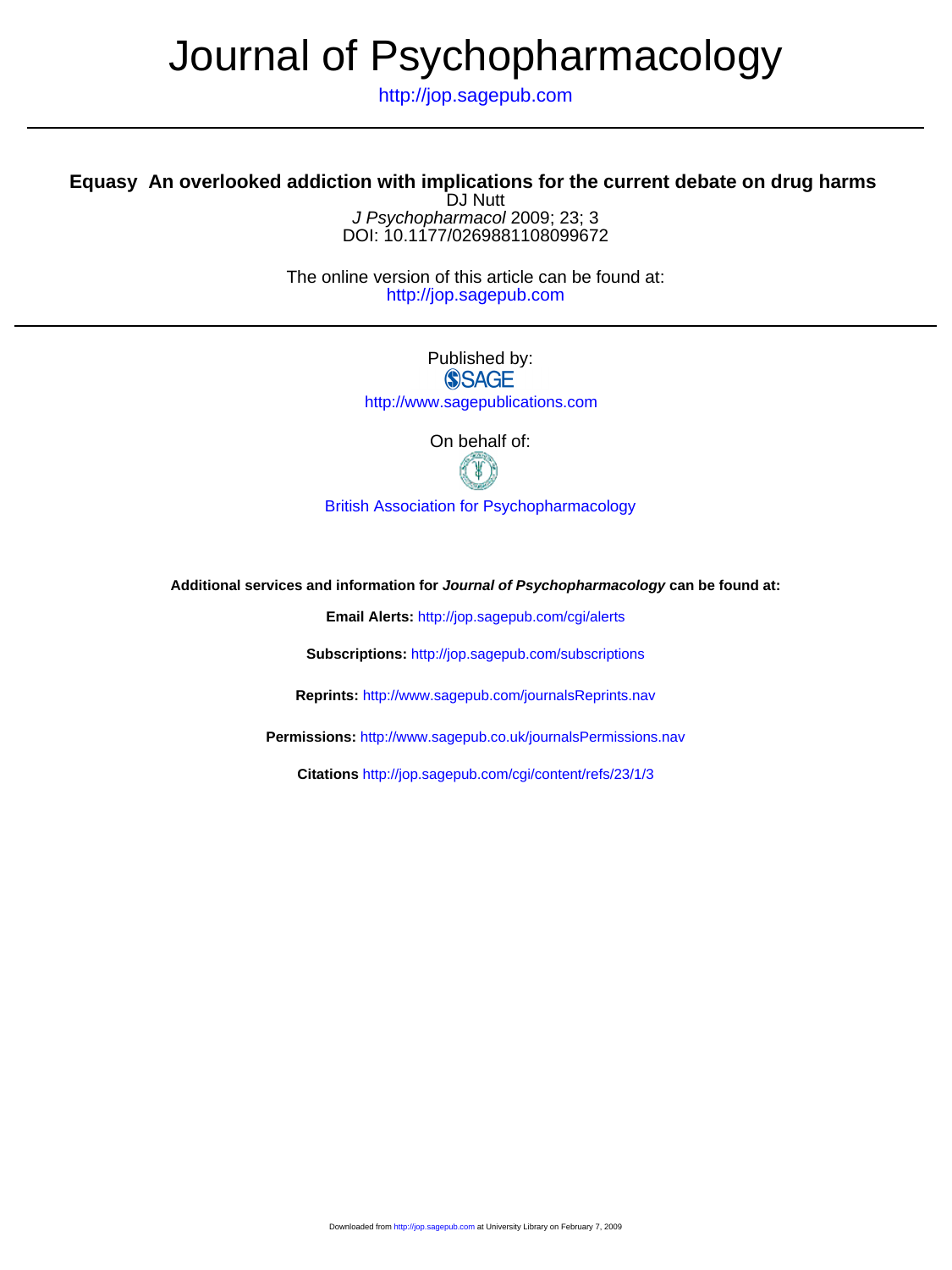## Equasy – An overlooked addiction with implications for the current debate on drug harms



Journal of Psychopharmacology 23(1) (2009) 3–5 © 2009 British Association for Psychopharmacology ISSN 0269-8811 SAGE Publications Ltd, Los Angeles, London, New Delhi and Singapore 10.1177/0269881108099672

DJ Nutt Psychopharmacology Unit, University of Bristol, Bristol, UK.

The regulation of illicit drugs in the UK is via the 1971 Misuse of Drugs Act [MDAct]. That of legal drugs is via the Medicines Act if they have clinical utility or via trade regulations in the case of tobacco, alcohol, food supplements and vitamins. When a new drug comes along and concerns are expressed about potential harm, its status is reviewed in the UK by the Advisory Council on the Misuse of Drugs [ACMD] which has a statutory duty to advise the UK government on the harms and risks so that appropriate policy can be generated. Typically this leads to a decision to classify it or not under the MDAct.

In recent years, following a systematic review by the ACMD, ketamine (Nutt and Williams, 2004) has been brought under the act into class C whilst khat (Williams and Nutt, 2005) was considered not to require regulation. Recently benzylpiperazine and related stimulant drugs have been reviewed and recommended for a class C status in agreement with the EMCDDA risk analysis (EMCDDA, 2007). Similarly cannabis classification was reviewed in 2002 (ACMD, 2002) and downgraded to class C, a decision subsequently endorsed by two further reviews (Rawlins, et al., 2005, 2008). Ecstasy is currently in class A, a position challenged by the House of Commons Select Committee on Science and Technology (2006) which has lead to an ongoing review of its status.

The UK MDAct classifies drugs into three classes, A, B, C on the basis of their harmfulness: Class A (the most harmful) includes cocaine, diamorphine (heroin), 3,4-methylenedioxymethamphetamine (MDMA, ecstasy) lysergic acid diethylamide (LSD) and methamphetamine. Class B (an intermediate category) includes amphetamine, barbiturates, codeine and methylphenidate. Class C (less harmful) includes benzodiazepines, anabolic steroids, gamma-hydroxybutyrate (GHB) and cannabis. This system of classification serves to determine the penalties for the possession and supply of controlled substances. The current maximum penalties are as follows: Class A *drugs*: for possession  $-7$ -year imprisonment and/or an unlimited fine; for supply – life imprisonment and/or fine; Class  $B$ drugs: for possession – 5-year imprisonment and/or an unlimited fine; for supply – 14-year imprisonment and/or fine;

Class C drugs: For possession  $-2$ -year imprisonment and/or an unlimited fine; For supply – 14-year imprisonment and/or fine.

How best to assess the classification of a drug is an issue that is and has always been problematic. A potential method for exploring harms has been developed that assesses harms across nine domains; three relate to the personal harms of the drug [acute harms e.g., from overdose, chronic harms and harms due to intravenous use], three relate to its propensity to cause dependence [liking, physical dependence and psychological dependence] and three cover social harms [harms from intoxication, (including anti-social behaviour), harms from supply/dealing, associated acquisitive crime and health care costs]. Each can be scored on a 0–3 scale and a value for each drug derived from which a rank order of harm may be produced (Nutt, et al., 2007). In this study, we also assessed alcohol, tobacco and some other misused substances to provide anchor points that would allow non-experts and the general public to better understand the harms of drugs with which they might not have familiarity. This study produced a degree of public debate and considerable media coverage. This taken together with the subsequent coverage of the classification of cannabis (ACMD, 2008) and the ongoing review of 'ecstasy'/ MDMA has shown that the arguments about relative drug harms are occurring in an arcane manner, at times taking a quasi-religious character reminiscent of medieval debates about angels and the heads of pins!

The reasons for this are multiple and complex, but one major element is that the drug debate takes place without reference to other causes of harm in society, which tends to give drugs a different, more worrying, status. In this article, I share experience of another harmful addiction I have called equasy to illustrate an approach that might lead to a more rational and broad-based assessment of relative drug harms.

The dangers of equasy were revealed to me as a result of a recent clinical referral of a woman in her early 30's who had suffered permanent brain damage as a result of equasy-induced brain damage. She had undergone severe personality change that made her more irritable and impulsive, with anxiety and

Corresponding author: DJ Nutt, Psychopharmacology Unit, University of Bristol, BS1 3NY, UK. Email: david.j.nutt@bristol.ac.uk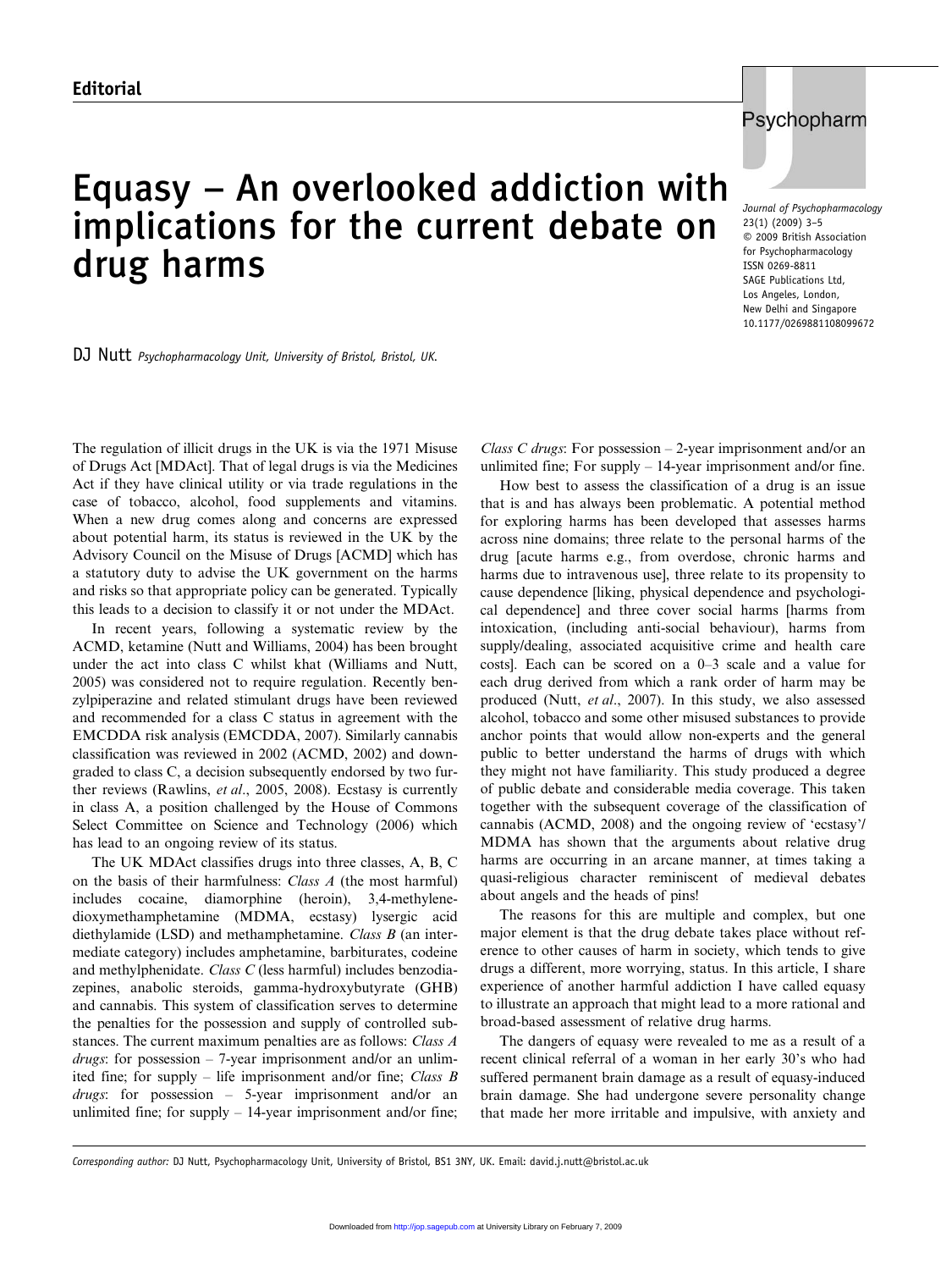loss of the ability to experience pleasure. There was also a degree of hypofrontality and behavioural disinhibition that had lead to many bad decisions in relationships with poor choice of partners and an unwanted pregnancy. She is unable to work and is unlikely ever to do so again, so the social costs of her brain damage are also very high.

So what was her addiction – what is equasy? It is an addiction that produces the release of adrenaline and endorphins and which is used by many millions of people in the UK including children and young people. The harmful consequences are well established – about 10 people a year die of it and many more suffer permanent neurological damage as had my patient. It has been estimated that there is a serious adverse event every 350 exposures and these are unpredictable, though more likely in experienced users who take more risks with equasy. It is also associated with over 100 road traffic accidents per year – often with deaths. Equasy leads to gatherings of users that often are associated with these groups engaging in violent conduct. Dependence, as defined by the need to continue to use, has been accepted by the courts in divorce settlements. Based on these harms, it seems likely that the ACMD would recommend control under the MDAct perhaps as a class A drug given it appears more harmful than ecstasy (See Table 1).

Have you worked out what equasy is yet? It stands for Equine Addiction Syndrome, a condition characterised by gaining pleasure from horses and being prepared to countenance the consequences especially the harms from falling off/under the horse. I suspect most people will be surprised that riding is such a dangerous activity. The data are quite startling – people die and are permanently damaged from falling – with neck and spine fracture leading to permanent spinal injury (Silver and Parry, 1991; Silver 2002). Head injury is four times more common though often less obvious and is the usual cause of death. In the USA, approximately 11,500 cases of traumatic head injury a year are due to riding (Thomas, et al., 2006), and we can presume a proportionate number in the UK. Personality change, reduced motor function and even early onset Parkinson's disease are well recognised especially in rural clinical practices where horse riding is very common. In some shire counties, it has been estimated that riding causes more head injury than road traffic accidents. Violence is historically intimately associated with equasy – especially those who gather together in hunting groups; initially, this was interspecies aggression but latterly has become specific person to person violence between the pro and anti-hunt lobby groups.

Making riding illegal would completely prevent all these harms and would be, in practice, very easy to do – it is hard to use a horse in a clandestine manner or in the privacy of one's own home! I suspect there would be little public or government support for such an option despite the banning of inter-species violence from equasy recently enacted in the Anti-Hunting bill. Indeed why should society want to control harmful sports at all? This attitude raises the critical question of why society tolerates –indeed encourages – certain forms of potentially harmful behaviour but not others, such as drug use. There are many risky activities such as base jumping, climbing, bungee jumping, hang-gliding, motorcycling which have harms and risks equal to or worse than many illicit drugs. Of course, some people engage in so called 'extreme' sports specifically because they are dangerous. Horse riding is not one of these and most of those who engage in it do it for simple pleasure rather than from thrill seeking, almost certainly in complete ignorance of the risks involved. Other similarly dangerous yet fun activities are rugby, quad-biking and boxing. With the exception of boxing, which is outlawed in some European countries, sports are not illegal despite their undoubted harms.

So why are harmful sporting activities allowed, whereas relatively less harmful drugs are not? I believe this reflects a societal approach which does not adequately balance the relative risks of drugs against their harms. It is also a failure to understand the motivations of, particularly younger people, who take drugs and their assessment of the perceived risks compared with other activities. The general public, especially the younger generation, are disillusioned with the lack of balanced political debate about drugs. This lack of rational debate can undermine the trust in government in relation to drug misuse and thereby undermining the government's message in public information campaigns. The media in general seem to have an interest in scare stories about

| Table 1 A comparison of ecstasy and equasy using the 9-point scale. |  |  |  |  |  |
|---------------------------------------------------------------------|--|--|--|--|--|
|                                                                     |  |  |  |  |  |

| Parameter of harm          | Ecstasy               | Equasy                     |  |  |
|----------------------------|-----------------------|----------------------------|--|--|
| Acute harm to person       | +1 per 10000 episodes | ++1 per 350 episodes       |  |  |
| Chronic harm to person     | $+?$                  | $^{++}$                    |  |  |
| Intravenous use            | Not applicable        | Not applicable             |  |  |
| Euphoric effects           | $^{++}$               | $+/++$                     |  |  |
| Physical withdrawal        | $-\big/+\big)$        |                            |  |  |
| Psychological withdrawal   | $-/+$                 | $+?$                       |  |  |
| Harm to society: RTAs etc. |                       | + (methane emissions also) |  |  |
| Dealing harms              | $\ddot{}$             | - (as legal)               |  |  |
| Societal costs: NHS etc.   | $\ddot{}$             | $\ddot{}$                  |  |  |

RTA, Road Traffic Accident; NHS, National Health Service.

− = harm; + = more harm.